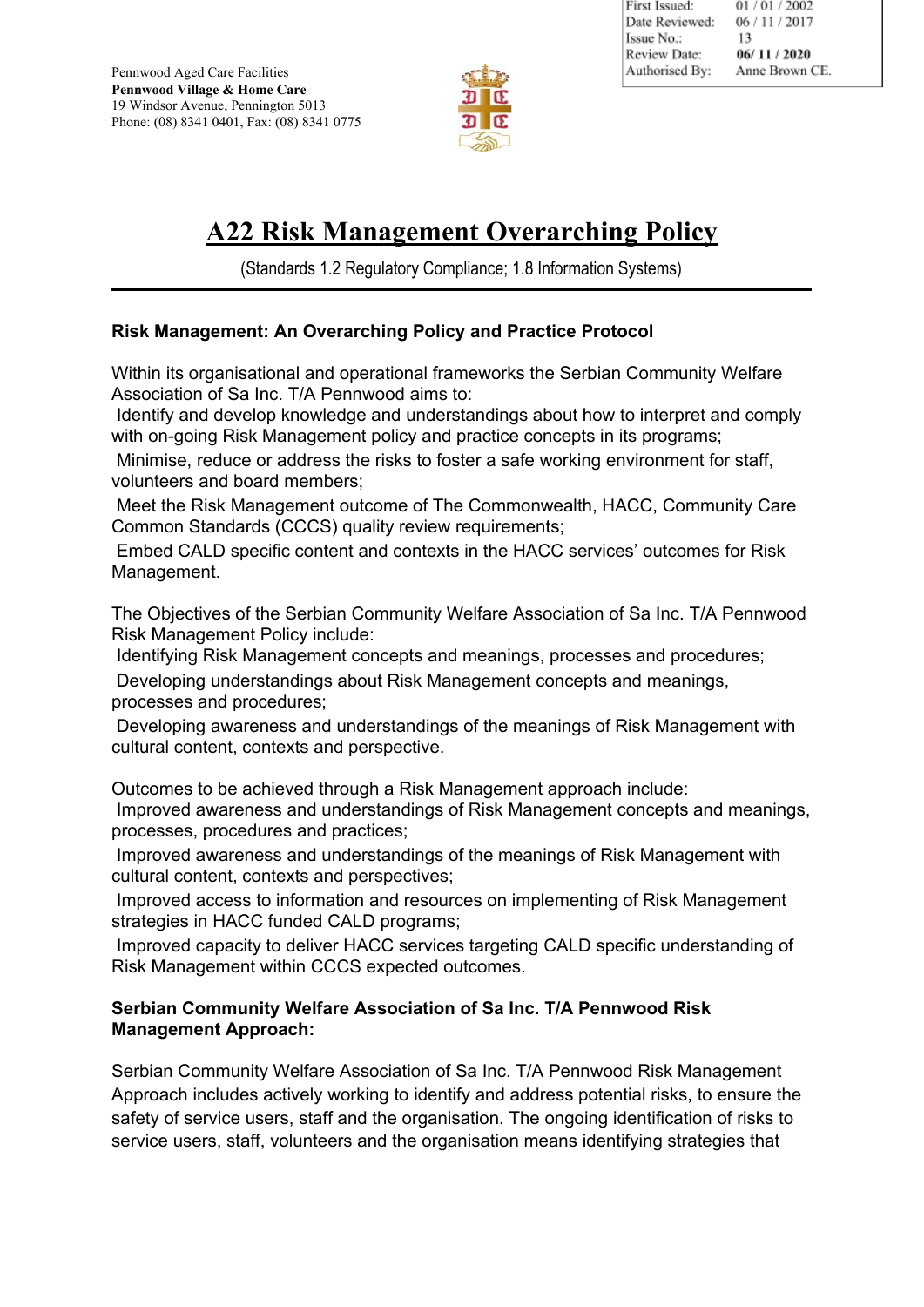

| Policy No.:    | MSPP-A22       |
|----------------|----------------|
| First Issued:  | 01/01/2002     |
| Date Reviewed: | 06 / 11 / 2017 |
| Issue No.:     | 13             |
| Review Date:   | 06/11/2020     |
|                |                |

would minimise the occurrence of these risks and to deal with the risks should they occur.

Serbian Community Welfare Association of Sa Inc. T/A Pennwood undertakes a Risk Management process in its organisational and operational implementation frameworks and information, resources and training delivery. On an ongoing basis, and particularly within the areas of Governance; Human Resources Management; Financial and WHS puts into practice:

Risk Identification

Risk Assessment/ Evaluation

Reducing Identified Risks

Risk Management Program

Risk Management Plan Evaluation

Serbian Community Welfare Association of Sa Inc. T/A Pennwood through its policies, processes, procedures and practices, actively and ongoing:

Undertakes to manage the achievement of both its organisational and operational outcomes and outputs whilst guarding the physical and emotional safety of its staff, volunteers and board members;

Involves staff, volunteers and board members in the framing and documentation of risk management policies, procedures, processes and practices;

Recognises and addresses risks under the categories of Governance; Human Resources; Financial; and WHS;

Identifies, analyses and reviews risks on an ongoing basis;

Outlines strategies to reduce, minimise and/or address the risks to the staff, volunteers and board members.

Serbian Community Welfare Association of Sa Inc. T/A Pennwood has:

Processes for identifying and managing potential risks;

A Risk Management plan and other documentation showing the identification of risks and the management of risks to service users, staff, volunteers and the organisation, including appropriate insurance coverage;

Documentation showing the ongoing monitoring of risks and the management of risks to service users, staff, volunteers and the organisation;

Documentation demonstrating the management of specific risk areas such as:

Work, health and safety risks to staff, volunteers and service users;

Infection control;

Financial management risks;

Brokerage, subcontracting or other outsourcing of services risks;

Staff/volunteer education, training and knowledge in relation to specific risks such as occupational health and safety and infection control;

Policies and procedures.